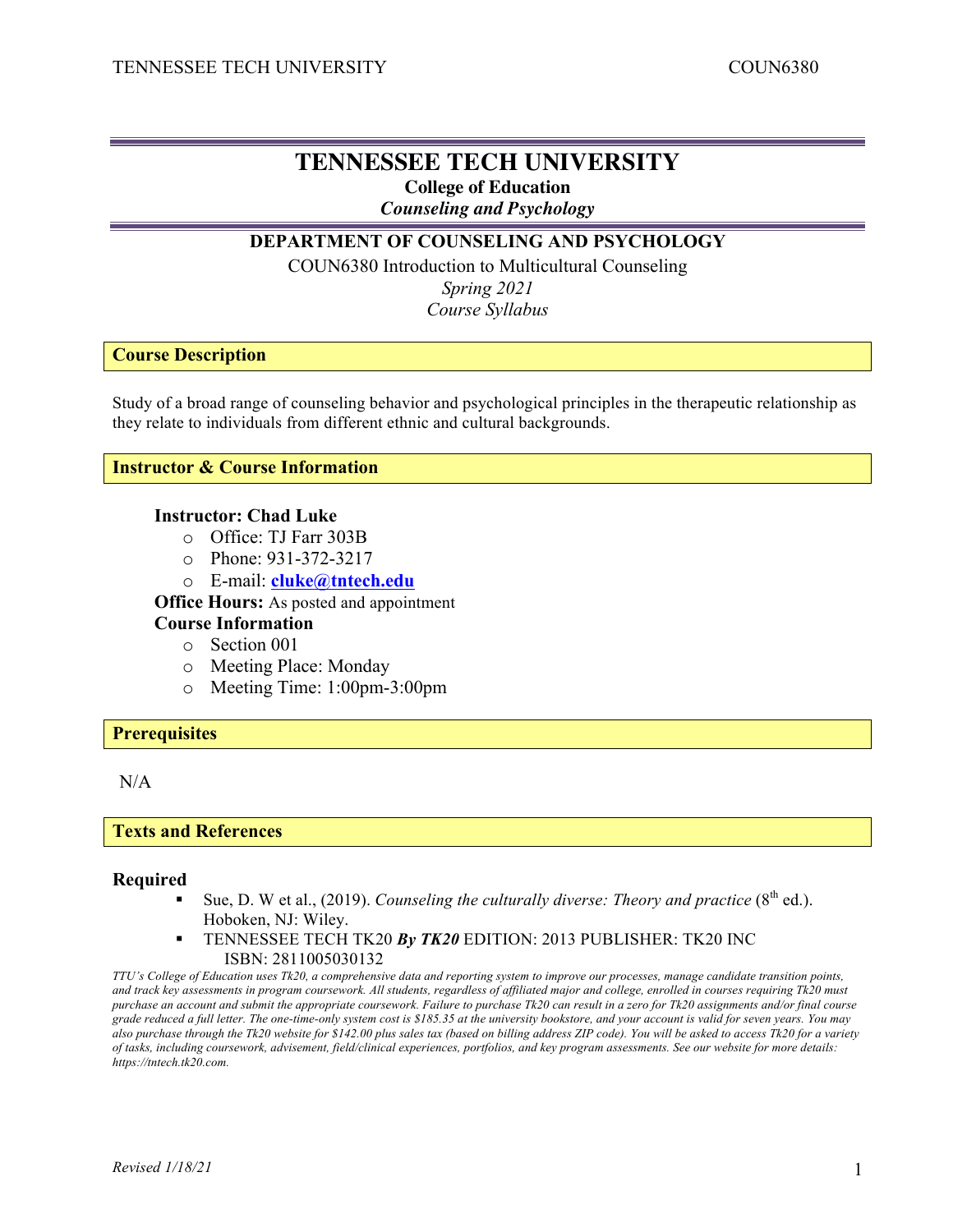# **Course CACREP Objectives/Student Learning Outcomes**

| <b>Standard</b>                                                                                                                                                       | <b>Content/Reading Formative</b>             |                                        | <b>Summative Assessment</b>                                           |
|-----------------------------------------------------------------------------------------------------------------------------------------------------------------------|----------------------------------------------|----------------------------------------|-----------------------------------------------------------------------|
|                                                                                                                                                                       |                                              | <b>Assessment</b>                      |                                                                       |
| 2.F.2.a. multicultural and<br>pluralistic characteristics<br>within and among diverse<br>groups nationally and<br>internationally                                     | Sue & Sue Ch. 02                             |                                        | Discussion Posts, Quiz 2 Advocacy Project – Paper and<br>Presentation |
| 2.F.2.b. theories and models Sue & Sue<br>of multicultural counseling, Chs. 09, 11, 12;<br>cultural identity<br>development, and social<br>justice and advocacy       | handouts                                     | Discussion Posts,<br>Quizzes 9, 10, 11 | Advocacy Project – Paper and<br>Presentation                          |
| 2.F.2.c. multicultural<br>counseling competencies                                                                                                                     | Sue & Sue Chs. 02, Discussion Posts,<br>03   | Quizzes 2, 3                           | Advocacy Project – Paper and<br>Presentation                          |
| 2.F.2.d. the impact of<br>heritage, attitudes, beliefs,<br>understandings, and<br>acculturative experiences<br>on an individual's views of<br>others                  | Sue & Sue<br>Ch. 01                          |                                        | Discussion Posts, Quiz 1 Advocacy Project – Paper and<br>Presentation |
| 2.F.2.e. the effects of power Sue & Sue Ch. 05<br>and privilege for counselors<br>and clients                                                                         |                                              |                                        | Discussion Posts, Quiz 5 Advocacy Project – Paper and<br>Presentation |
| 2.F.2.f. help-seeking<br>behaviors of diverse clients 26                                                                                                              | Sue & Sue Chs. 14- Discussion Posts          |                                        | Advocacy Project – Paper and<br>Presentation                          |
| 2.F.2.g. the impact of<br>spiritual beliefs on clients'<br>and counselors' worldviews                                                                                 | Sue & Sue Ch. 10                             | Discussion Posts, Quiz<br>10           | Advocacy Project – Paper and<br>Presentation                          |
| 2.F.2.h. strategies for<br>identifying and eliminating<br>barriers, prejudices, and<br>processes of intentional and<br>unintentional oppression<br>and discrimination | Sue $&$ Sue Chs. 6,<br>7; MCSJCC's           | Discussion Posts,<br>Quizzes 6 and 7   | Advocacy Project - Paper and<br>Presentation                          |
| $5.C.2.j.$ cultural factors<br>relevant to clinical mental<br>health counseling                                                                                       | Sue & Sue Chs. $14$ - Discussion Posts<br>26 |                                        | Advocacy Project – Paper and<br>Presentation                          |
| 2.F.1.e. advocacy processes Sue & Sue Ch. 04<br>needed to address<br>institutional and social<br>barriers that impede access,<br>equity, and success for<br>clients   |                                              | <b>Discussion Posts</b>                | Advocacy Project – Paper and<br>Presentation                          |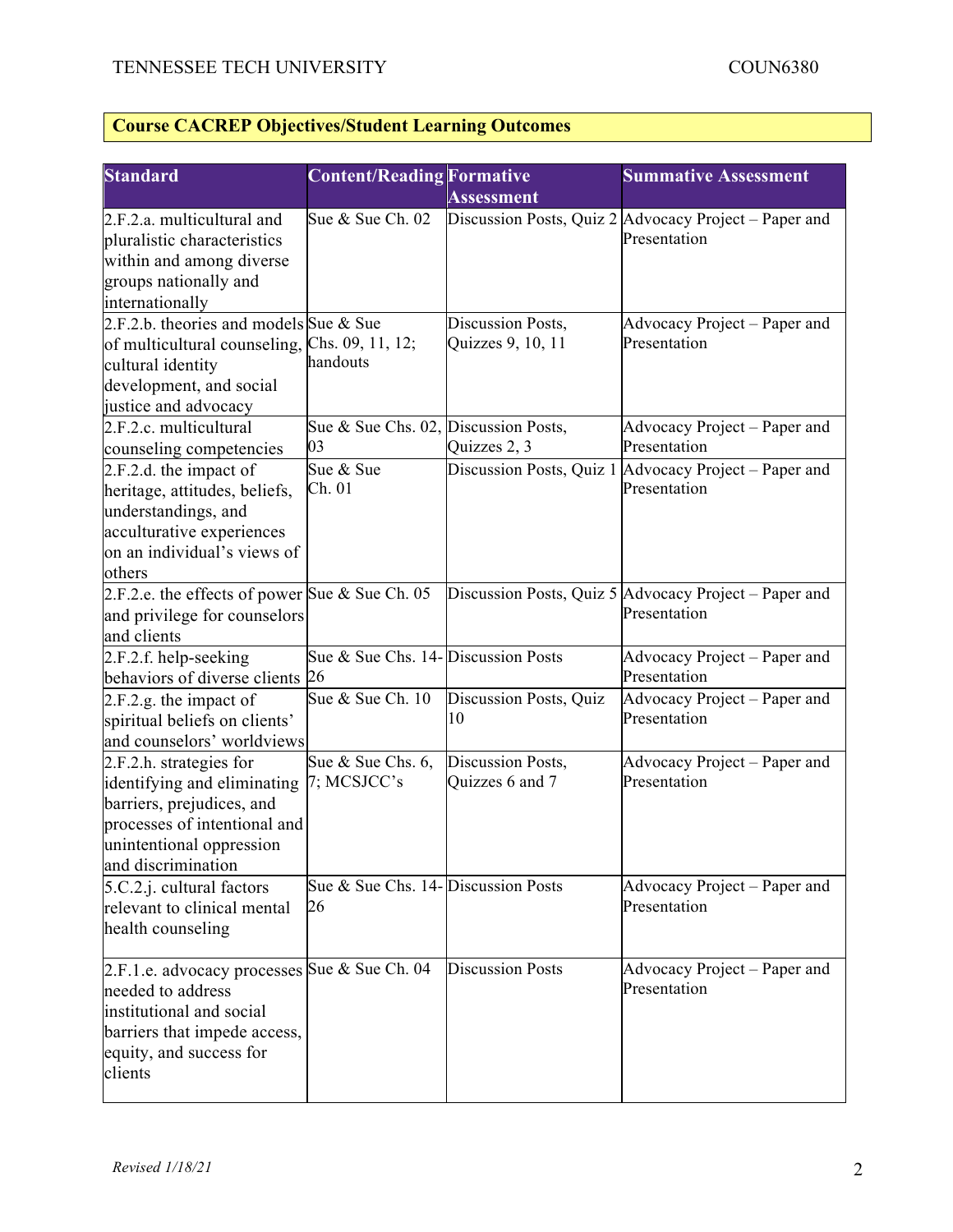#### **Student Responsibilities**

The following dispositions are taken from the MHC Handbook and summarize the responsibilities accepted by the student participating in this course. https://www.tntech.edu/education/cp/graduate.php

- 1. **Scholarship** (mastery in coursework and competency in application)
- 2. **Responsibility** (acceptance of ownership of personal, academic, and professional development and behavior)
- 3. **Respect for Diversity** (recognition of the needs and values of individuals)
- 4. **Effective Communication** (ability to communicate clearly verbally and in writing, and to accept new ideas and constructive feedback)
- 5. **Reflection** (ability to assess one's own decision making process and recognize consequences of behavior)
- 6. **Professional Behavior** (recognition of ethical, legal, and professional standards of conduct)
- 7. **Critical Thinking** (capability for critical thinking and real world problem-solving)

# **Major Teaching Methods**

Instruction will consist of video lectures, group participation via online discussion board, reflection and writing assignments, quizzes.

# **Special Instructional Platform/Materials:**

- A. iLearn
- B. laptop/computer

#### **Topics to Be Covered:**

- Multicultural Counseling Competencies
- Counseling Specific Populations
- Introduction to Empathy and Counseling
- Building a Framework for Understanding and Contextualizing People
- Developing Contextualized and Empathic Assessments
- Clinical Skills for Expressing Empathy and Facilitating Positive Change

#### **Grading and Evaluation Procedures**

The following grading scale will be used to evaluate candidates' knowledge of the course. **Grading Scale**

| $A\,93 - 100$ | Reading and Quizzes                 | 20% | $\sim$ 30 hours |
|---------------|-------------------------------------|-----|-----------------|
| $B 85 - 92$   | Attendance and Participation        | 10% | $\sim$ 30 hours |
| $C$ 77 – 84   | Discussion Board and Activities     |     | $\sim$ 10 hours |
| $D\,69 - 76$  | Neuro Aggressions Assignment        | 10% |                 |
| F < 68        | <b>Book Review and Presentation</b> | 10% |                 |
|               | • Cultural Experience               | 10% |                 |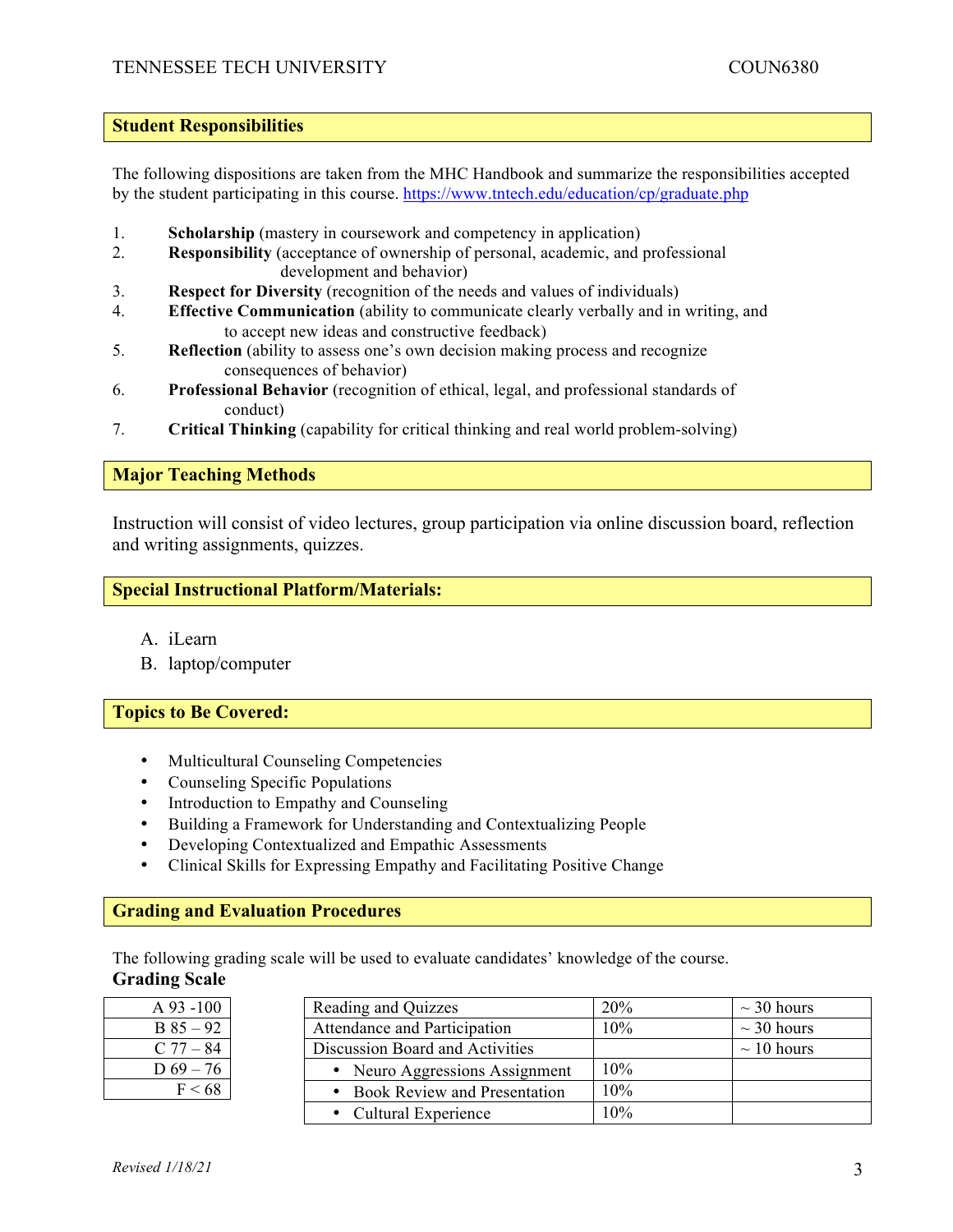# TENNESSEE TECH UNIVERSITY COUN6380

| Advocacy Project $-$ |     |                |
|----------------------|-----|----------------|
| Paper                | 20% | $\sim$ 5 hours |
| Presentation         | 20% | $\sim$ 5 hours |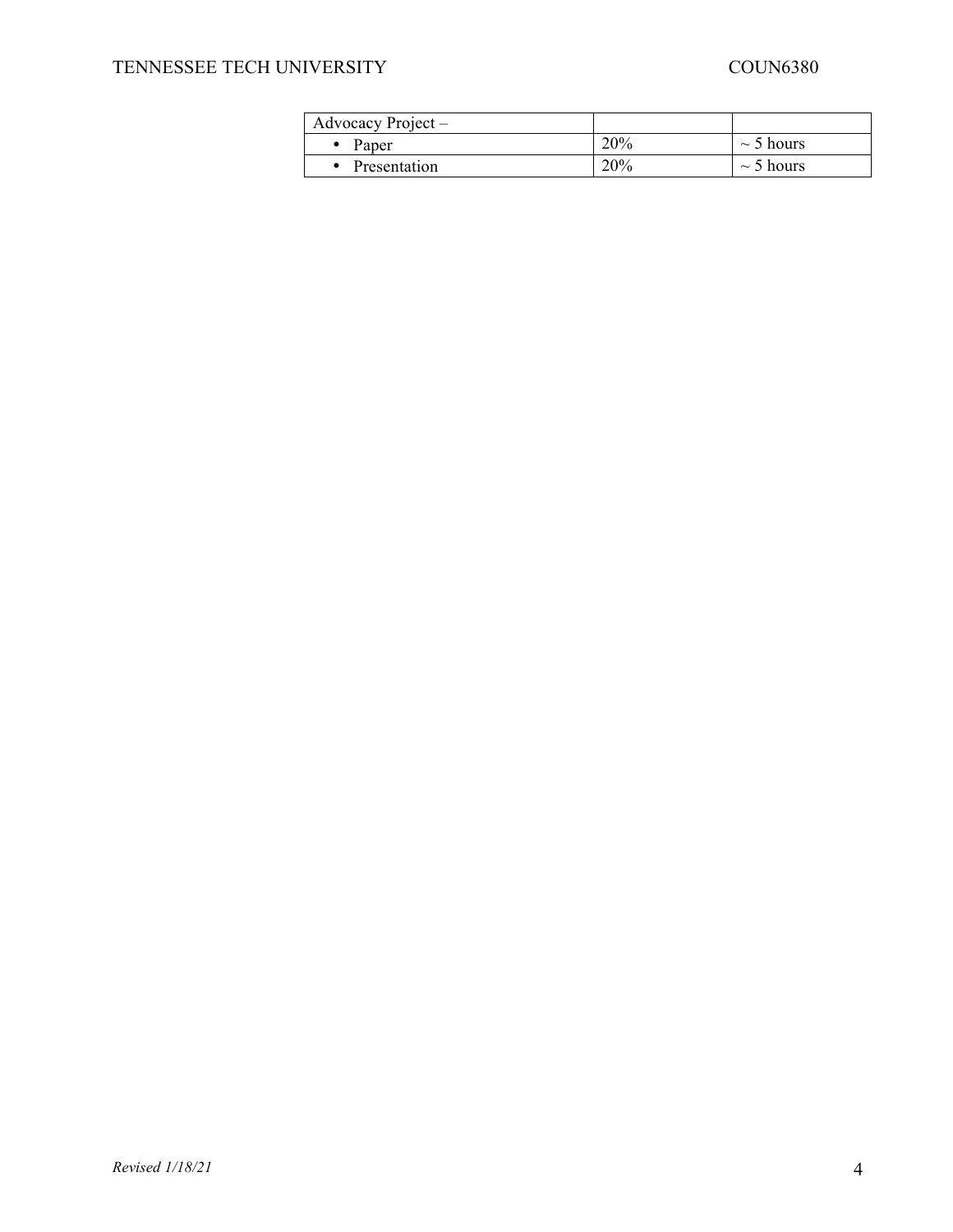# **University Plagiarism Policy**

Tennessee Tech University Student Handbook – Plagiarism (Academic Regulations)

When you use (for example, quote or even summarize or paraphrase) someone else's media, words, data, ideas, or other works, you must cite your source. You should be especially careful to avoid plagiarizing Internet sources (for example, e-mail, chat rooms, Web sites, or discussion groups). It does not matter whether you borrow material from print sources, from the Internet, from on-line data bases, or from interviews. Failure to cite your source is plagiarism. Students who plagiarize may receive an "F" or a "0" for the assignment, or an "F" for the course. https://www.tntech.edu/library/plagiarism.php

### **Attendance Policy**

Attendance in class is expected. Excessive absences will adversely affect the final grade for the course. The instructor will define the policy the first day of class. Candidates are responsible for all material covered when absent.

#### **Class Participation**

Participation in discussion forums and maintaining weekly progress in an online course are important; candidate's grade may be affected negatively by low participation.

#### **Assignments & Related Policies**

- **Assignments are due at 9:00am on Monday of each week**. Late work automatically receives a 10% grade reduction. After one week late, I reserve the right to not accept an assignment.
- Please be vigilant in following the guidelines for assignments and activities. Grades will be affected by poorly formatted, structured, or hard-to-read assignments.
- *See Appendix A for Assignment descriptions*
- **Quizzes:** Objective, multiple choice, true/false questions like that of the National Counselor Exam, reflecting application of material.

#### **Assignment Format**

All assignments should be typed, double-spaced, 12-point Times New Roman font, and adhere to APA guidelines (APA Publication Manual, 7th ed.) unless otherwise noted. Assignments not meeting these minimum standards will be returned and counted as late.

**Class Plan by Weeks or Days**

Please see Course Schedule at the end of the Syllabus.

#### **Disability Accommodation**

Students with a disability requiring academic adjustments and accommodations must contact the Accessible Education Center (AEC). An Accommodation Request (AR) should be completed as soon as possible, preferably by the end of the first week of the course. The AEC is located in the Roaden University Center,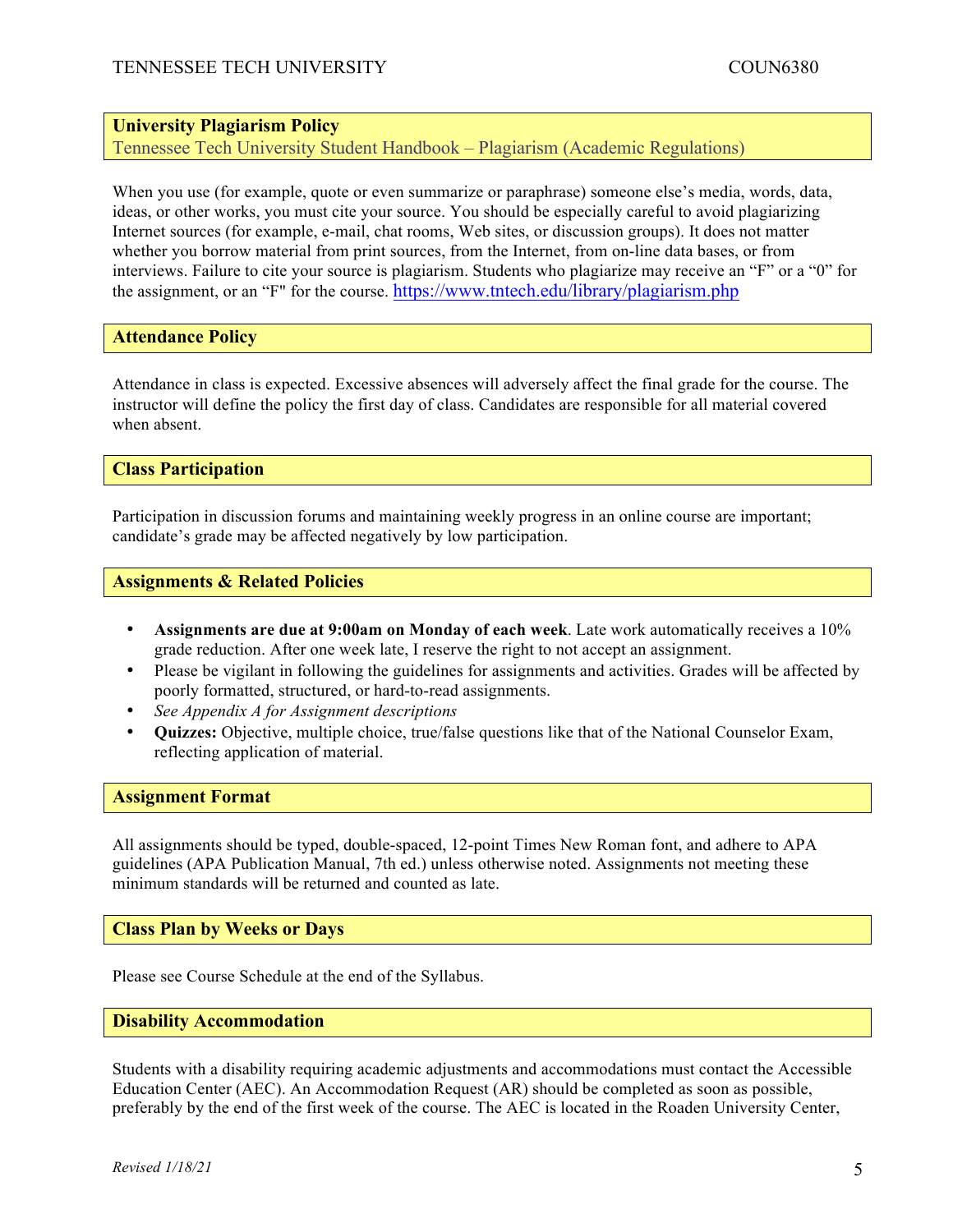Room 112; phone 372-6119. For details, view the Tennessee Tech Policy 340 – Services for Students with Disabilities at Policy Central. www.tntech.edu/policies.

# **COVID – 19**

- 1. Students must take personal responsibility in following the recommended CDC COVID-19 guidelines. Students are expected follow all COVID-19 directives published by Tennessee Tech including, but not limited to, notices on Tennessee Tech's webpage, building and facilities signage, and similar publications. The university's Return to Campus Student Handbook can be found at https://www.tntech.edu/return/index.php.
- 2. According to Tennessee Tech University's protocols, face coverings must be worn (covering the mouth and nose) by students in the classroom at all times.
- 3. Students must abide by predetermined social distancing guidelines and seating arrangements. Movement during class sessions should be limited as to not endanger other students or faculty. Students should be conscious and respectful of others and their health concerns.
- 4. Students who refuse to comply with university protocols on these matters will be reported to the Tennessee Tech Dean of Students.
- 5. Students should direct all requests for excused class absences related to COVID-19, regardless of where the COVID-19 testing is performed, to Tennessee Tech's Health Services. The Office of Student Affairs will provide notifications to faculty members of student absences and the expected length of the absence.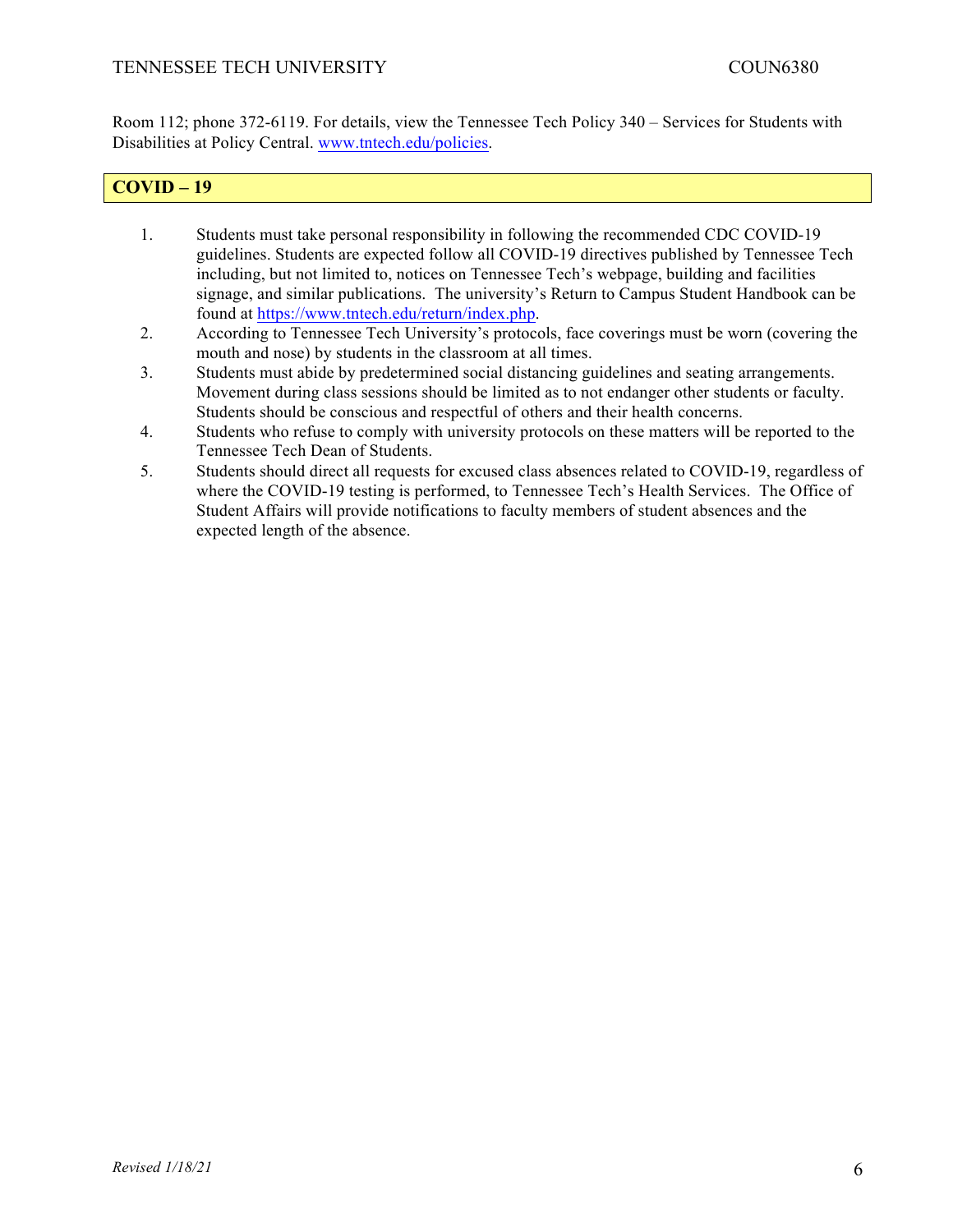# **Course Schedule**

| Week                    | Date           | <b>Topic</b>                                                                                                                                                                     | <b>Readings (Due Dates)</b>                                                | <b>Assignments (Due</b><br>Dates)                                                         |
|-------------------------|----------------|----------------------------------------------------------------------------------------------------------------------------------------------------------------------------------|----------------------------------------------------------------------------|-------------------------------------------------------------------------------------------|
| $\mathbf{1}$            |                |                                                                                                                                                                                  |                                                                            |                                                                                           |
| $\overline{c}$          | 1/25           | Introduction, Overview, Syllabus Obstacles to Sue & Sue Chs. 01, 02<br><b>Cultural Competence</b><br>Multicultural Counseling and Therapy<br><b>Population of Concern / Book</b> |                                                                            | <b>Chapter 1 Quiz</b><br><b>Chapter 2 Quiz</b>                                            |
| $\overline{\mathbf{3}}$ | 2/01           | Microaggressions in Counseling<br><b>Neural-Aggressions</b>                                                                                                                      | Sue & Sue Chs. 06, Luke et Chapter 6 Quiz<br>al., (2020) article on iLearn |                                                                                           |
| $\overline{\mathbf{4}}$ | 2/08           | The Political and Social Justice Implications<br>of Counseling<br>The Impact of Systemic Oppression                                                                              | Sue & Sue Chs. 04, 05                                                      | <b>Chapter 4 Quiz</b><br><b>Chapter 5 Quiz</b>                                            |
| 5                       | 2/15           | Competence for Marginalized Therapists<br><b>Barriers to Multicultural Counseling</b>                                                                                            | Sue & Sue Chs. 03, 07<br>MSJCC (in iLearn)                                 | <b>Chapter 3 Quiz</b><br><b>Chapter 7 Quiz</b>                                            |
| 6                       | 2/22           | <b>Communication Styles</b><br>Multicultural Evidence-Based Practice<br><b>Book Review Presentations</b>                                                                         | Sue & Sue Chs. 08, 09                                                      | <b>Chapter 8 Quiz</b><br><b>Chapter 9 Quiz</b><br><b>Book Review Due</b>                  |
| 7                       | 3/01           | Non-Western Approaches<br>Racial/Cultural Identity Development in<br>People of Color<br><b>Book Review Presentations</b>                                                         | Sue & Sue Chs. 10, 11                                                      | <b>Chapter 10 Quiz</b><br><b>Chapter 11 Quiz</b>                                          |
| 8                       | 3/08           | White Racial Identity Development<br><b>Culturally Competent Assessment</b><br><b>Book Review Presentations</b>                                                                  | Sue & Sue Chs. 12, 13                                                      | <b>Chapter 12 Quiz</b><br><b>Chapter 13 Quiz</b>                                          |
| 9                       |                | $3/15 - 3/21$ No Class - Spring BREAK                                                                                                                                            |                                                                            |                                                                                           |
| 10                      | 3/22           | Counseling Women                                                                                                                                                                 | Sue & Sue Ch 26<br>Davis et al (2018) in<br>iLearn                         | <b>Chapter 26 Quiz</b>                                                                    |
| 11                      | 3/29           | Counseling Immigrants and Refugees<br>Counseling Individuals in Poverty                                                                                                          | Sue & Sue Ch 20, 25                                                        | <b>Chapter 20 Quiz</b><br><b>Chapter 25 Quiz</b>                                          |
| 12                      | 4/05           | <b>Counseling African Americans</b><br>Counseling Latinx                                                                                                                         | Sue & Sue Ch 14, 17                                                        | <b>Chapter 14 Quiz</b><br><b>Chapter 17 Quiz</b>                                          |
| 13                      | 4/12           | <b>Presentations</b>                                                                                                                                                             |                                                                            |                                                                                           |
| 14                      | 4/19           | Counseling Individuals with Disabilities<br><b>Counseling Older Adults</b><br><b>Presentations</b>                                                                               | Sue & Sue Ch 22, 24                                                        | <b>Chapter 22 Quiz</b><br><b>Chapter 24 Quiz</b>                                          |
| 15                      | 4/26           | Counseling LGBTQ Individuals<br><b>Presentations</b><br><b>Wrapping Up</b>                                                                                                       | Sue & Sue Ch 23                                                            | <b>Advocacy Project</b><br><b>Due</b><br><b>Chapter 23 Quiz</b><br><b>Chapter 25 Quiz</b> |
| 16                      | $5/3 -$<br>5/7 |                                                                                                                                                                                  | <b>Finals Week</b>                                                         |                                                                                           |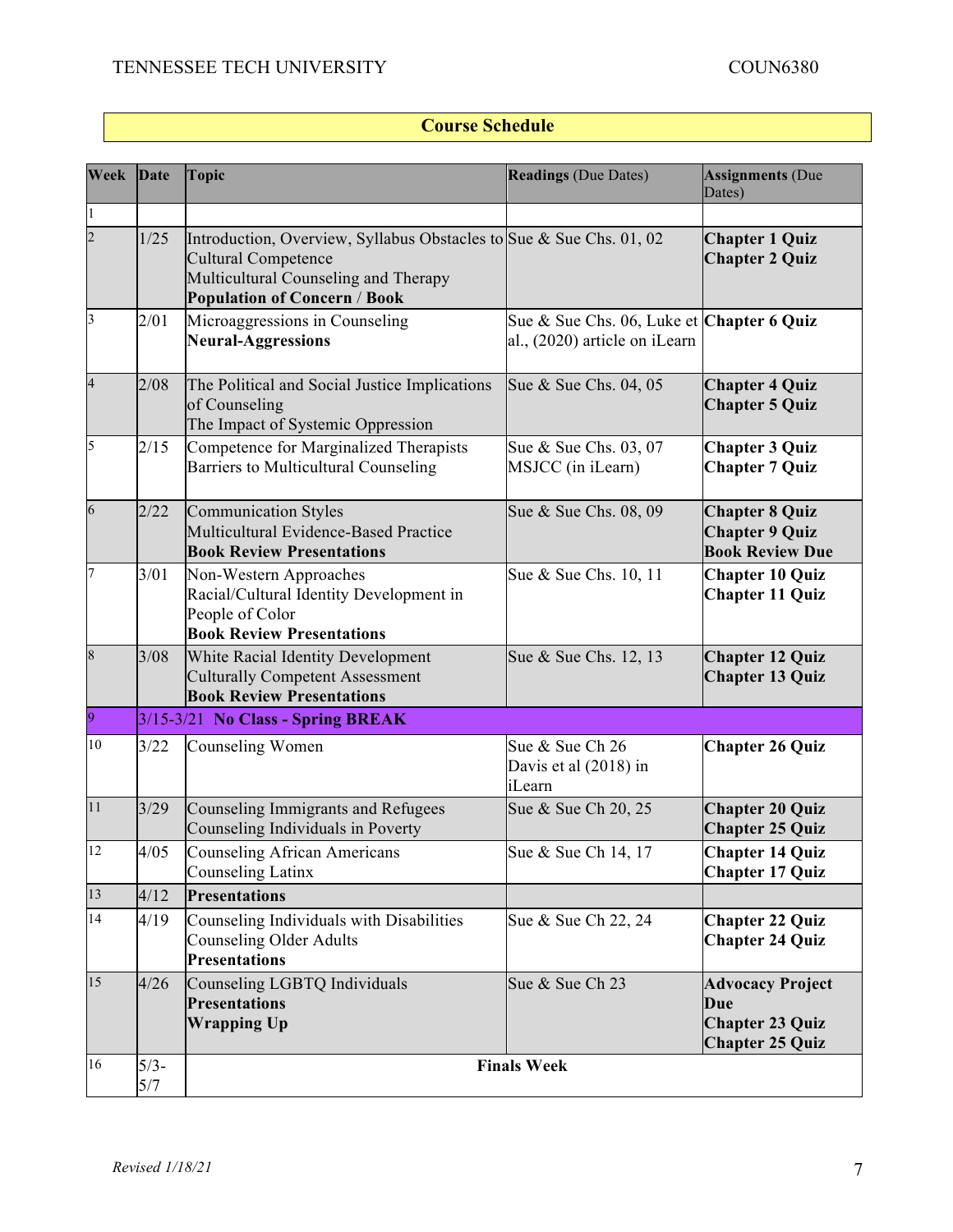#### **Appendix A Assignments**

#### **1. READING AND QUIZZES**

#### **20% of final grade**

The text for this course contains 26 chapters (whew!). The first half (chs. 1-13) covers conceptual material, while the second half (chs. 14-26) covers applied material for specific populations. For each chapter, students will take a quiz in iLearn. Quizzes are timed (20 minutes) which should be plenty of time to complete the 10- 17 questions in each chapter, IF you have familiarized yourself with the material.

#### **2. ATTENDANCE AND PARTICIPATION**

#### **10% of final grade**

Each week, the class will meet synchronously via Zoom. Lectures will highlight specific topics raised in the text but will also cover additional material not found in the text. Class time is interactive and therefore an integral part of the course experience, so attendance and participation are expected.

#### **3. NEURAL AGGRESSIONS ASSIGNMENT**

#### **10% of final grade**

Information will be provided in class about this activity/assignment and posted in the Discussion Board section of iLearn.

# **4. BOOK REVIEW AND PRESENTATION**

# **10% of final grade**

Students will submit 1 reaction paper, two pages in length, on a book of their choosing that relates to the course material and/or their population of interest. It can be a novel, biography, or nonfiction. A list of sample books will be shared at the first class meeting. The paper is a combination of academic commentary and personal reflection- **both are required**. Papers will be submitted via iLearn Assignment folder. You may use this paper, along with other course materials and videos, as well as reflection on current events, media, and other informal learning opportunities to add to your perspective. Grades will be determined on overall substance. Your grade will be based upon whether or not you completed the assignment and made a good faith effort to explore your feelings, beliefs, and values. You will not be graded for having a "politically correct" response. In fact, confronting and challenging your biases and prejudices in an honest fashion would be indicative of a good faith effort. The rubric in iLearn follows the following format:

- 1. On time, spelling, grammar and format
- 2. Select a major theme of the book and its implications for you as a counselor or the counseling process
- 3. Briefly discuss a character, persona, or ideology you were drawn to, and one you found repellant
- 4. Briefly discuss a character, persona, or ideology you might struggle to counsel
- 5. Students will then present the book to the class.

#### **5. CULTURAL EXPERIENCE AND DISCUSSION POST**

#### **10% of final grade**

Students will participate in a cultural experience and complete Discussion posts in iLearn. More information will be shared in class.

### **6. ADVOCACY PROJECT - RESEARCH**

#### **20% of final grade**

The purpose of this project is to identify a group of individuals and then describe how you would advocate for that group's needs and rights. The following outline should be used to guide your work, resulting in the final Paper submitted to iLearn.

#### **Project Template**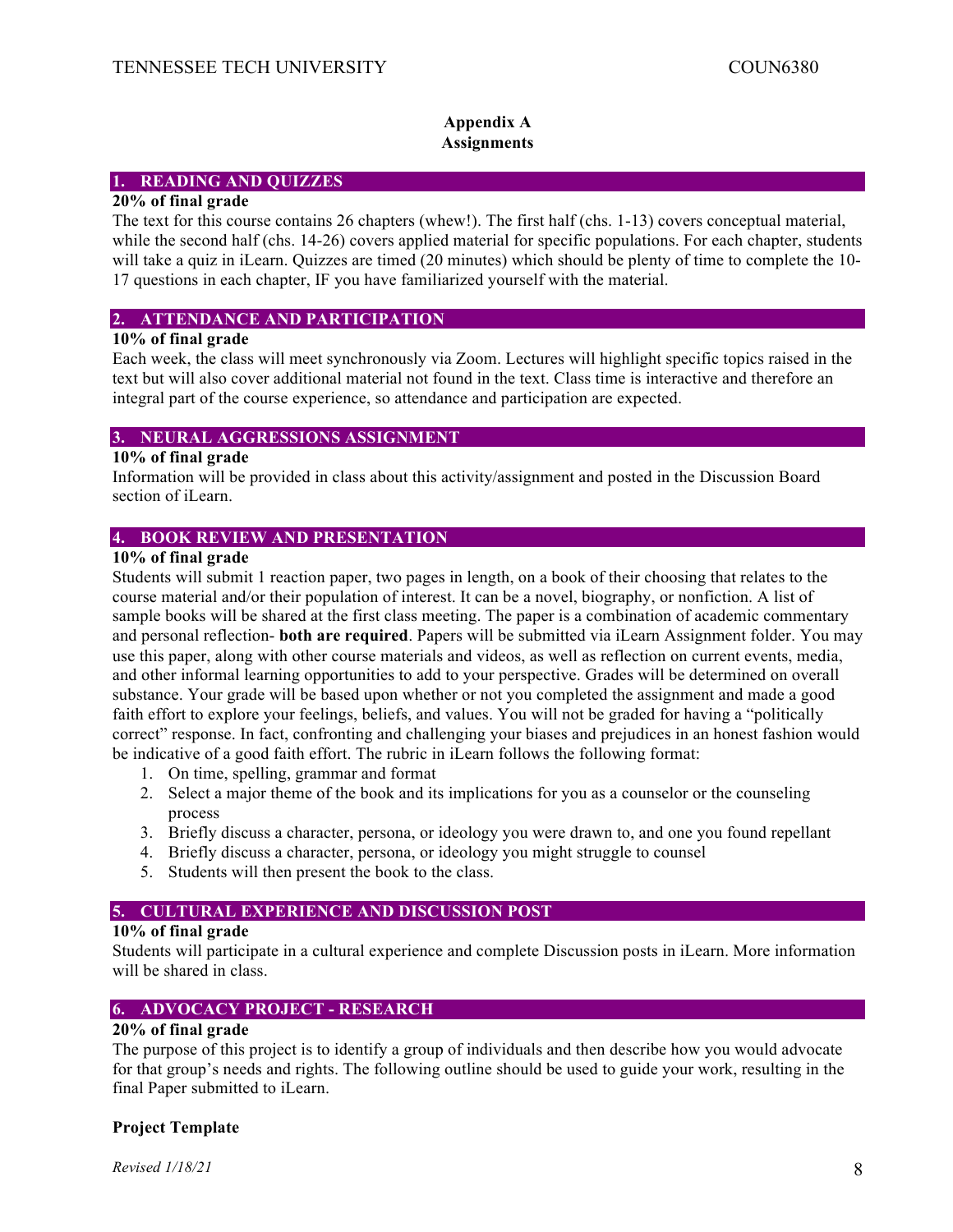| $I_{\cdot}$ | <b>Introduction</b>                                                                                               |
|-------------|-------------------------------------------------------------------------------------------------------------------|
|             | Select a population of interest, passion, or specific need<br>a.                                                  |
|             | b. Discuss the reason for selecting this group                                                                    |
|             | c. Discuss a specific presenting issue related to a specific member of this group – create a very                 |
|             | brief (1-2 paragraph) vignette of an individual from this population experiencing a common                        |
|             | difficulty.                                                                                                       |
| II.         | Describe counselor factors that must be addressed in working with this group using the                            |
|             | following categories:                                                                                             |
|             | Discuss the relevant cultural factors for working with this population (CMHC j)<br>a.                             |
|             | b. Identify specific ways the four dimensions of MSJCC (attitudes and beliefs, knowledge,                         |
|             | skills, and action) can be obtained and enacted with your population (f.2.c)                                      |
|             | Discuss the role of power and privilege, and/or marginalization that you possess relative to<br>$c_{\cdot}$       |
|             | your population that may negatively impact your work with them, and also how you might                            |
|             | use your power and privilege to support them (f.2.e)                                                              |
|             | d. Consider theories and models that would be useful in working with your population.                             |
|             | Identify one that best fits (f.2.b)                                                                               |
| Ш.          | Describe social factors that must be addressed in working with this group using the                               |
|             | following categories:                                                                                             |
|             | Describe how do trends in the US affect this population and your work with them. One<br>a.                        |
|             | dimension of this is called <i>intersectionality</i> which means looking at how other dimensions                  |
|             | interact. Discuss further. (f.2.a)                                                                                |
|             | b. Describe how institutional and social barriers affect this group and how you plan to assist in                 |
|             | overcoming these. Include risks of objectifying the group, member, or culture (f.1.e)                             |
|             | Identify strategies for identifying and eliminating (1) barriers, (2) prejudices, and (3)<br>$c_{\cdot}$          |
|             | processes of intentional and unintentional oppression and discrimination with your                                |
|             | population (f.2.h)                                                                                                |
| IV.         | Describe individual client factors that must be addressed in working with this group using                        |
|             | the following categories:                                                                                         |
|             | Discuss barriers to help-seeking with your population and how those might be addressed<br>a.                      |
|             | (f.2.f)                                                                                                           |
|             | b. Discuss the role that spiritual beliefs play in your population, especially when it comes to                   |
|             | dealing with oppression and mental health; describe the potential interaction of your                             |
|             | spiritual beliefs with your populations (f.2.g)                                                                   |
|             | Describe the potential and actual effects of $(1)$ heritage, $(2)$ attitudes, $(3)$ beliefs, $(4)$<br>$c_{\cdot}$ |
|             | understandings, and (5) acculturative experiences on your populations' view of others                             |
|             | (f.2.d)                                                                                                           |
| V.          | Conclusion                                                                                                        |
|             | Wrap up discussion of your work with an individual from this group<br>a.                                          |

**Format:** Use the project elements as section headings and follow APA style. The grading rubric can be found on the last page of this syllabus.

# **7. ADVOCACY PROJECT FINAL PRESENTATION**

# **20% of final grade**

Using the research from the advocacy project above, create a PowerPoint presentation that you could use in a school, civic, or community organization to raise awareness of the issues related to your population of interest. Make this creative, engaging, and factual. The content from the assignment #5 (above) is what you use for the PowerPoint, incorporating feedback from that project to refine this one.

**Format**: Create one slide heading for each of the 10 areas (of course you may want to add slides that expand on each heading). Add only enough additional slides to highlight the subcomponents of an area; in other